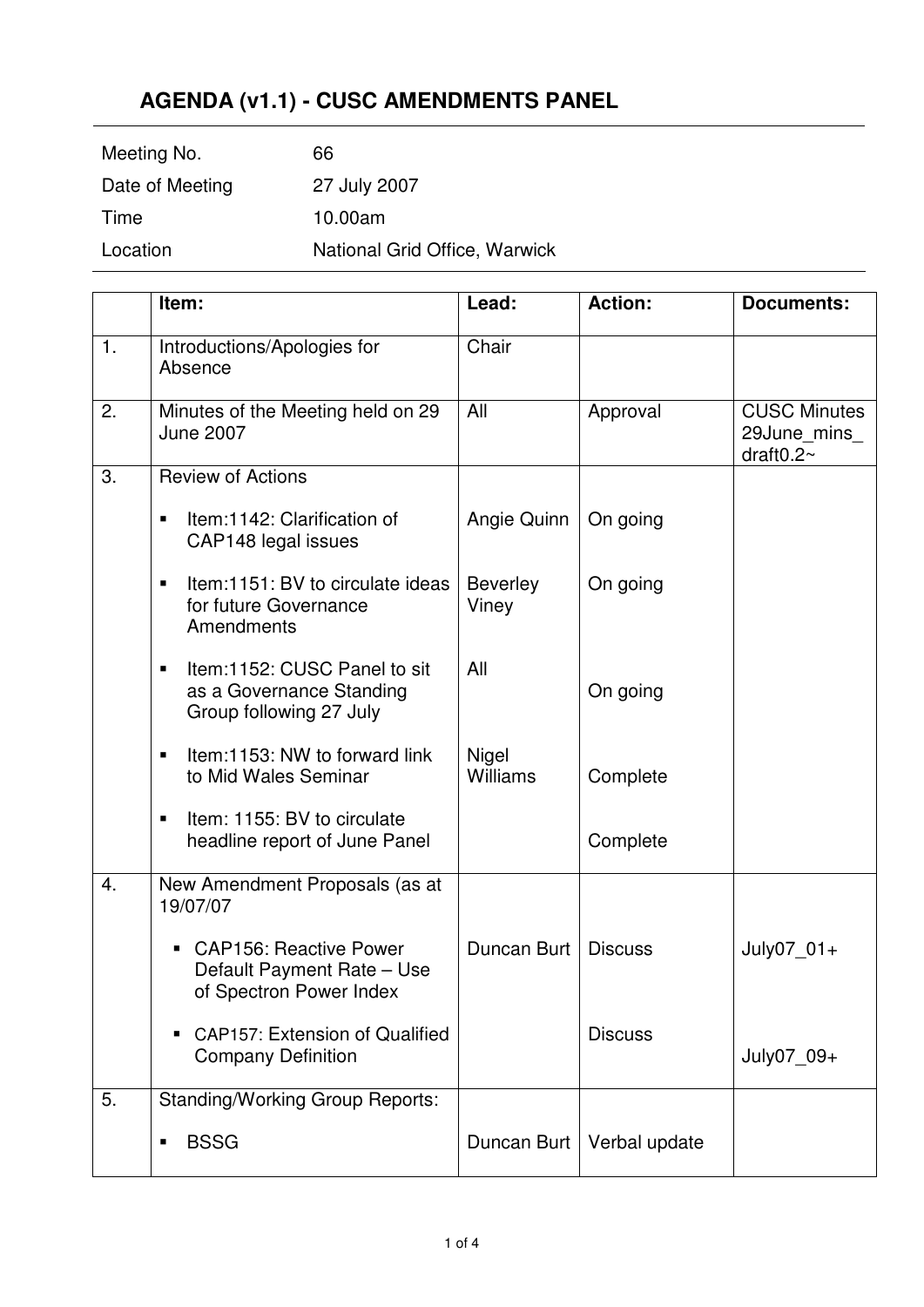|    | <b>TSAG</b><br>$\blacksquare$                                                                                                                             | Hedd<br><b>Roberts</b>   | Verbal update                                                      |                          |
|----|-----------------------------------------------------------------------------------------------------------------------------------------------------------|--------------------------|--------------------------------------------------------------------|--------------------------|
|    | <b>CAP148 Deemed Access</b><br>$\blacksquare$<br>Rights to the GB Transmission<br><b>System for Renewable</b><br>Generators                               | Malcolm<br>Taylor        | Verbal update                                                      |                          |
|    | Item:1142: Clarification of<br>$\blacksquare$<br>CAP148 legal issues                                                                                      |                          |                                                                    |                          |
|    | CAP149: TEC Lite                                                                                                                                          | Tony<br><b>Diccico</b>   | Verbal update                                                      | July07 02~               |
|    | <b>Terms of Reference</b>                                                                                                                                 |                          | Approve                                                            |                          |
|    | CAP150-155: Capacity<br>п<br><b>Reduction: Construction</b><br><b>Agreements Works Register:</b><br>Exhibit D,B, F & I revisions.                         | Duncan Burt              | Verbal update                                                      |                          |
|    | <b>Terms of Reference</b>                                                                                                                                 |                          | Approve                                                            | July07_03+<br>July07_04+ |
|    | Approval to amalgamate<br><b>Working Group Report</b>                                                                                                     |                          | Approve                                                            | July07_05+               |
| 6. | <b>Consultation Papers (as at</b><br>19/07/07)                                                                                                            |                          |                                                                    |                          |
|    | CAP146 Responsibilities and<br>liabilities associated with Third<br><b>Party Works and Modifications</b><br>made by Modification Affected<br><b>Users</b> | <b>Beverley</b><br>Viney | Consultation<br>Alternative<br><b>Issued. Closes</b><br>26 July 07 |                          |
| 7. | <b>CUSC Amendment Panel vote on</b>                                                                                                                       |                          |                                                                    |                          |
|    | CAP141: Clarification of the<br>$\blacksquare$<br>Content of a Response to a<br>Request for a Statement of<br><b>Works</b>                                | Duncan Burt              | Vote                                                               | July07 06+               |
| 8. | Pending Authority Decisions (as at<br>19/07/07)                                                                                                           |                          |                                                                    |                          |
|    | None<br>Ξ                                                                                                                                                 |                          |                                                                    |                          |
| 9. | Authority Decisions (as at<br>19/06/07)                                                                                                                   |                          |                                                                    |                          |
|    | None                                                                                                                                                      | Ofgem                    |                                                                    |                          |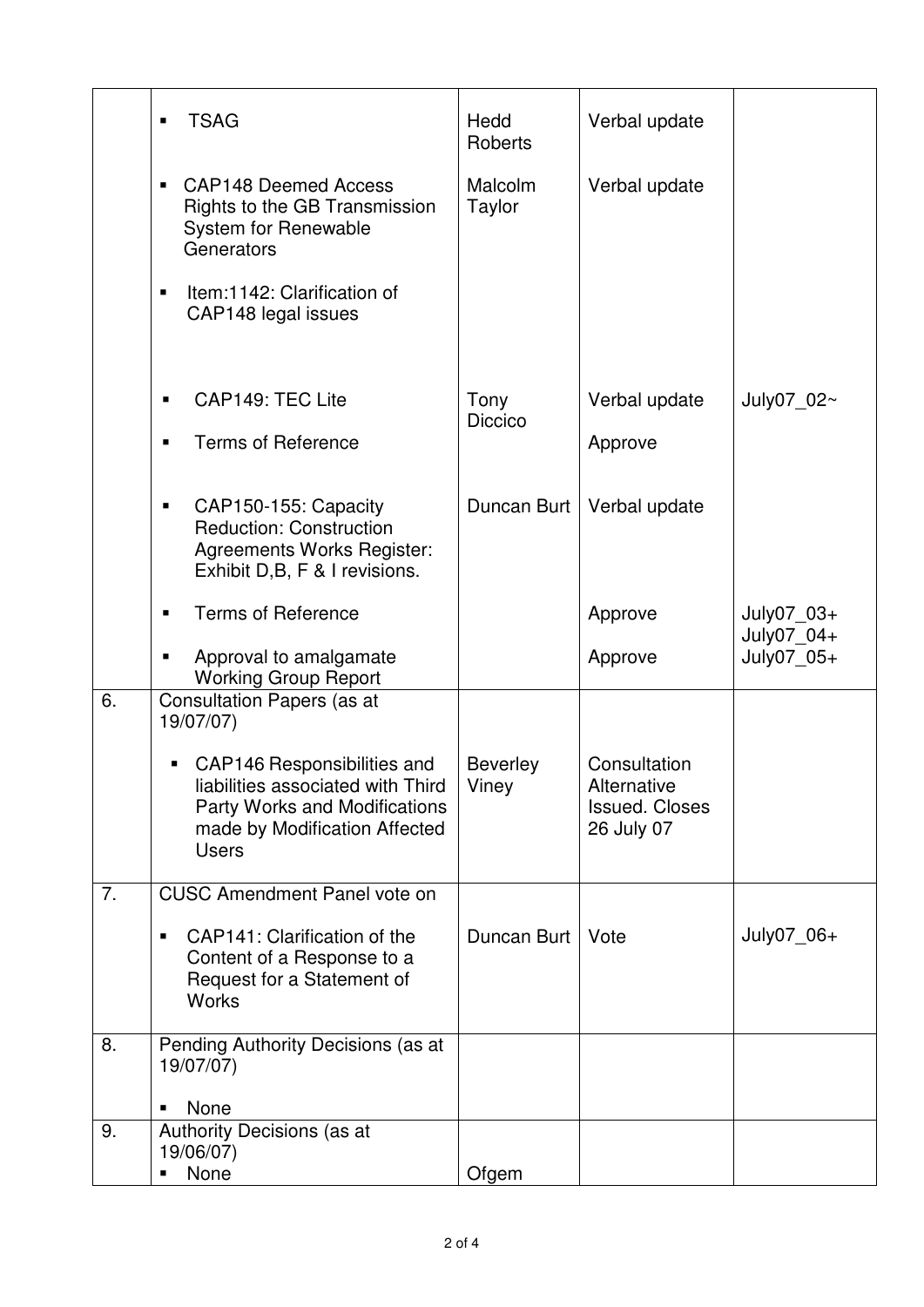| 10. | Report on other Industry<br>Documents (BSC, STC, DCUSA<br>and Grid Code)                                                      | <b>Malcolm</b><br>Taylor<br>Duncan Burt<br>David<br>Edward | Information                     |                          |
|-----|-------------------------------------------------------------------------------------------------------------------------------|------------------------------------------------------------|---------------------------------|--------------------------|
| 11. | A.O.B<br><b>CUSC Panel Elections</b><br><b>Working Group Attendance</b><br><b>Working Group Generic Terms</b><br>of Reference | <b>Beverley</b><br>Viney                                   | Verbal Update<br>Agree<br>Agree | July07_07+<br>July07 08+ |
| 12. | Record of Decisions - Headline<br>Reporting                                                                                   | <b>Beverley</b><br>Viney                                   | Agree                           |                          |
| 13. | Next Meeting -31 August 2007<br>(National Grid Offices in Warwick).                                                           |                                                            |                                 |                          |

Key to Document Availability -

- \* Circulated to CUSC Panel Members and Alternates only
- + Attached and available on the CUSC Website in due course
- ~ To follow